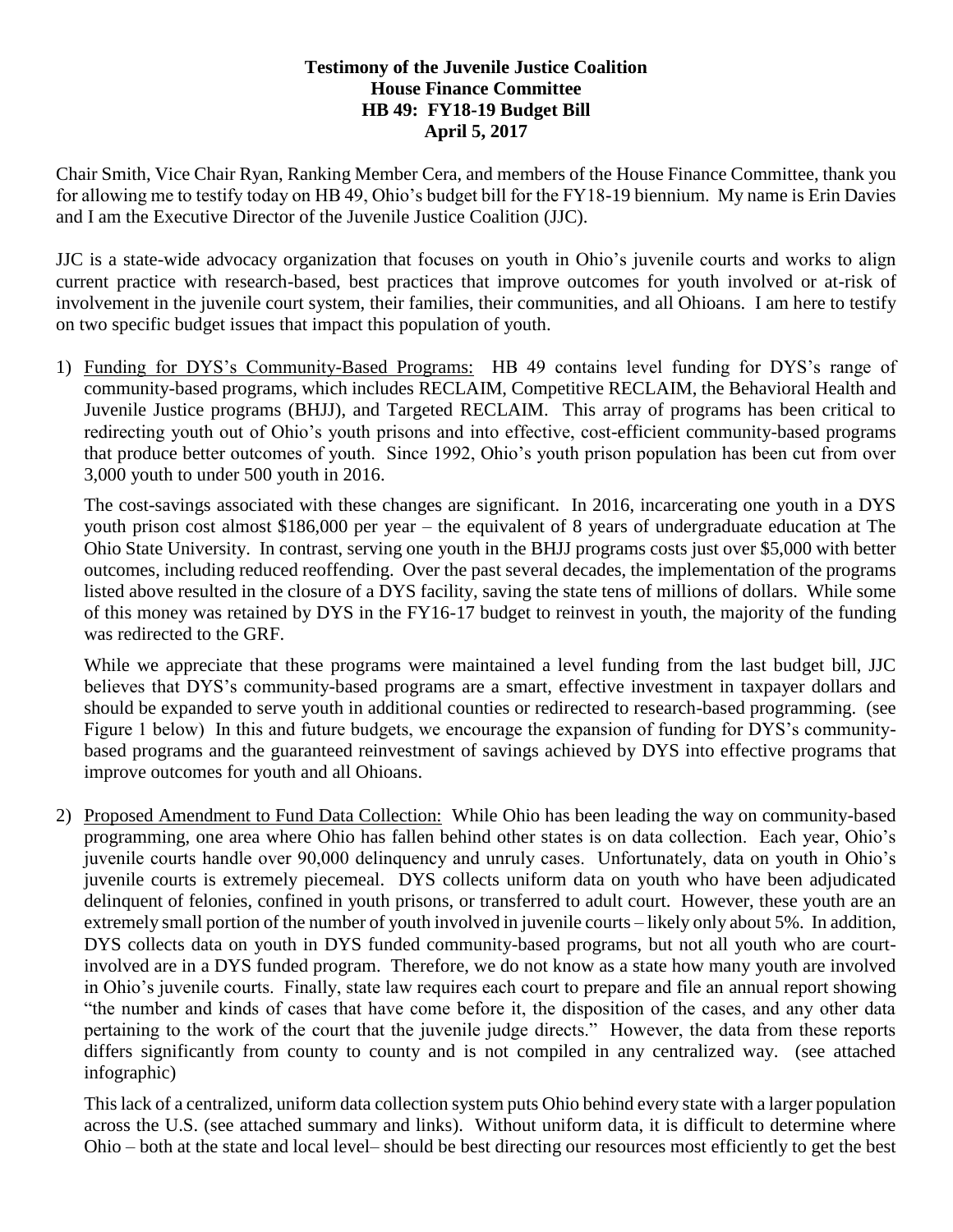results for youth, families, and communities. In addition, this lack of data can make Ohio less competitive for grants or other funding. Finally, not having data impedes effective collaborations with other systems – such as substance abuse, mental health, and education systems.

Based on these concerns,  $JJC - along with other organizations across the state – is proposing an amendment$ that would direct \$1 million in funding to the Ohio Supreme Court to take concrete steps toward implementing a statewide data collection system for Ohio's juvenile courts. The funding should flow through a work group comprised of the Ohio Supreme Court, DYS, juvenile court judges, and advocates with the purpose of creating an implementation plan to have statewide, uniform data collection from juvenile courts by 2020. Specifically, the work group will utilize the funding to 1) develop a uniform data collection report, 2) do a survey of courts to assess abilities and barriers to collect data, 3) begin providing training/technical assistance to courts to collect data, and 4) put together a cost assessment based on these findings to determine what additional monetary support would be needed. The budget request could include an outside consultant to make this evaluation. This funding could either be 1) new money or 2) funding set aside from the Court's annual \$3.5 Ohio Courts Technology Initiative

Thank you for this opportunity to testify today and I welcome any questions.



### Figure 1. DYS Community-Based Incarceration Alternative Programs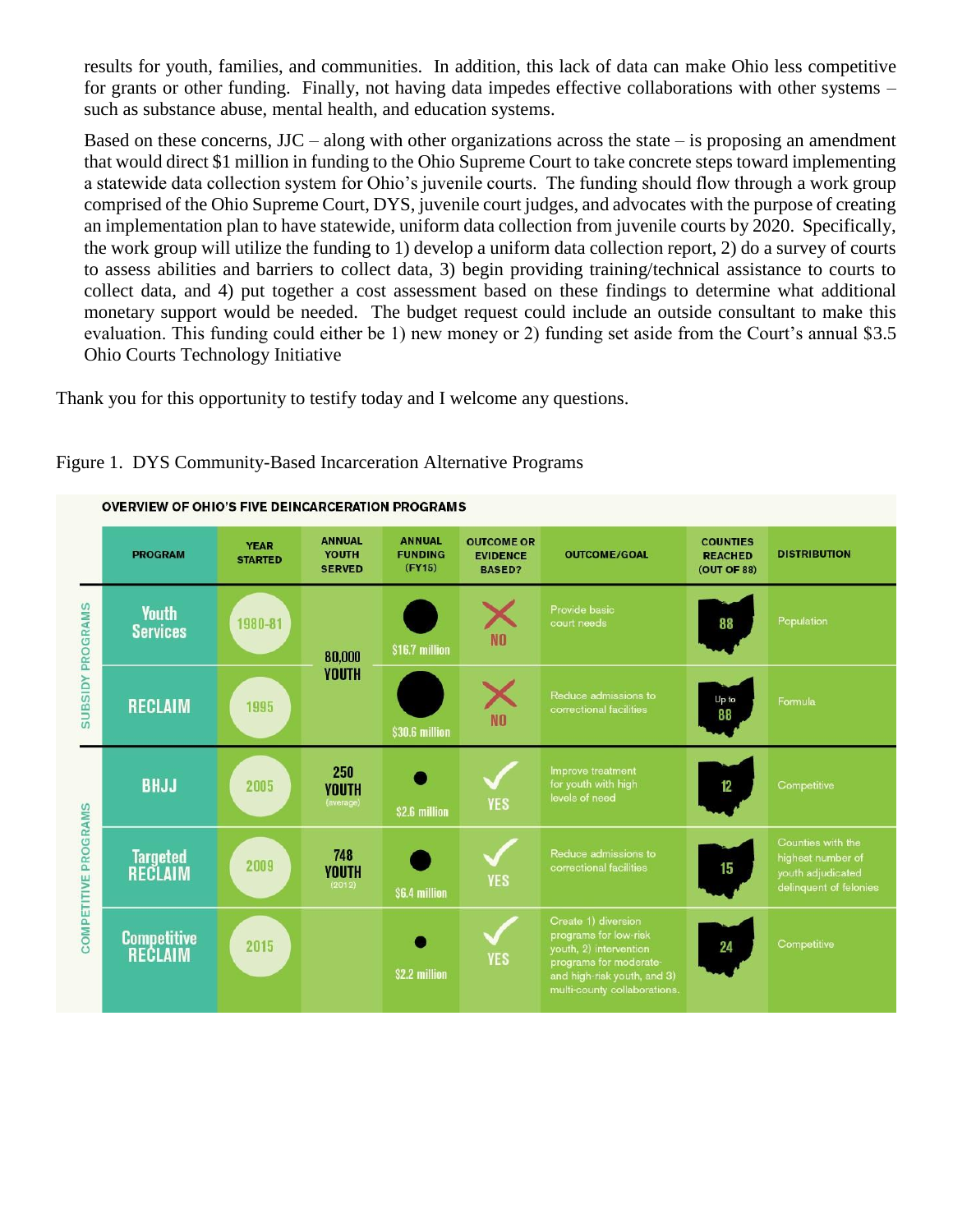# **DENIED EXISTENCE:** THE UNTOLD STORIES OF 90,000 CASES IN OHIO'S JUVENILE **COURTS**

Every year, hundreds of thousands of Ohio's children and families go through Ohio's juvenile courts at a cost of over \$230 million each year at the state level alone.



## THE LITTLE DATA WE COLLECT SHOW DISTURBING TRENDS



# **HOW DO WE GET YOUTH OUT OF OHIO'S DATA MAZE?**